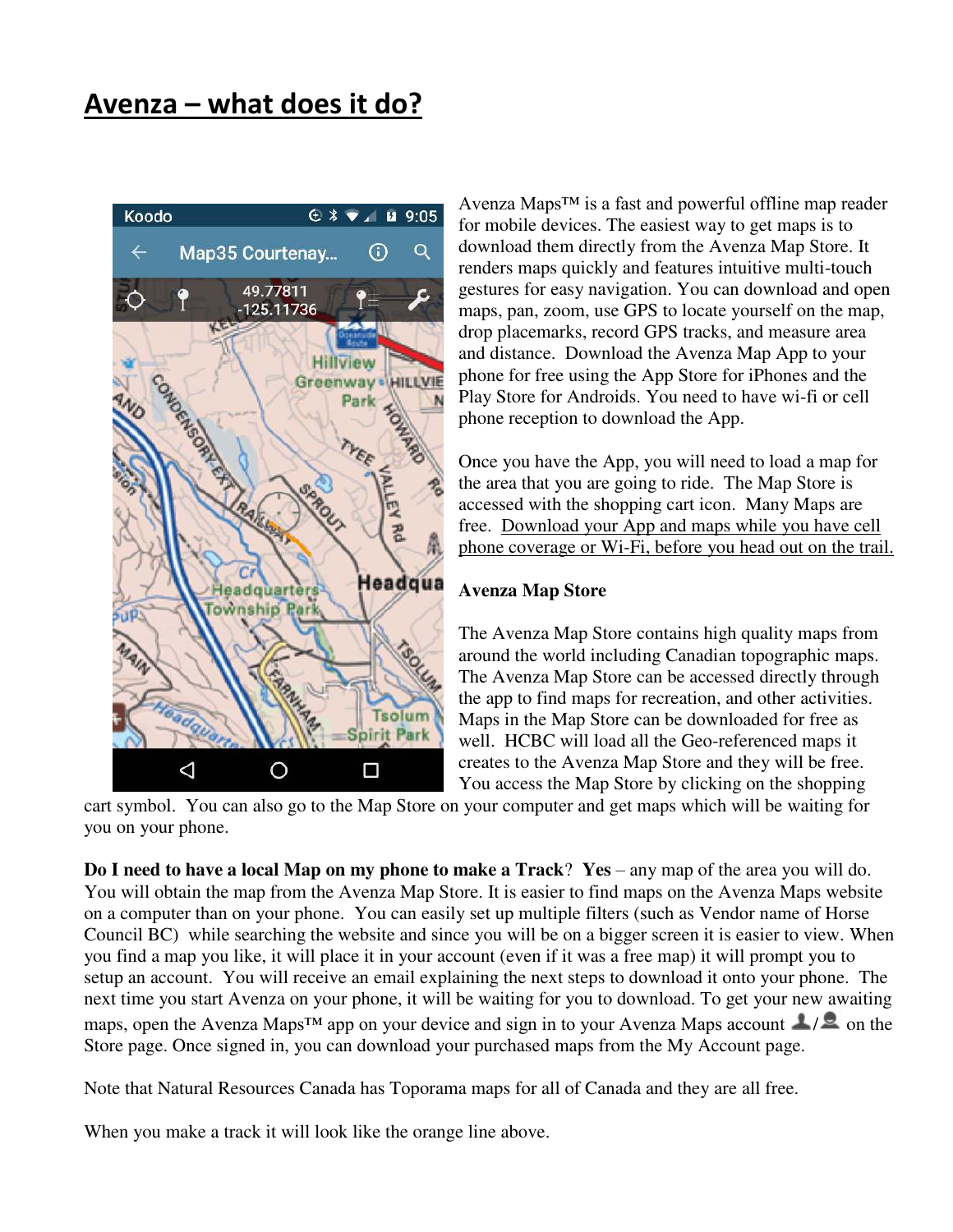#### **Can I view Offline?**

Yes! All maps can be used offline. This is a great feature for travelers who wish to load maps before they travel outside of their home network coverage area - no roaming data charges! It works great with compatible mobile devices that have built-in GPS (GPS connectivity can remain active even when cellular data is disabled).

#### **Want to Learn?:**

Go to www.Avenza.com and look under Knowledge & Support/Documentation. Scroll down to Avenza Maps and you will see the links for iPhone or Android help OR click:

<http://help.avenzamaps.com/customer/en/portal/topics/950368-avenza-maps-for-ios/articles>if you have an iPhone and

<http://help.avenzamaps.com/customer/en/portal/topics/951155-avenza-maps-for-android/articles>if you have an android.

# **Getting Started**:

# **iPhone:** Android – My Maps



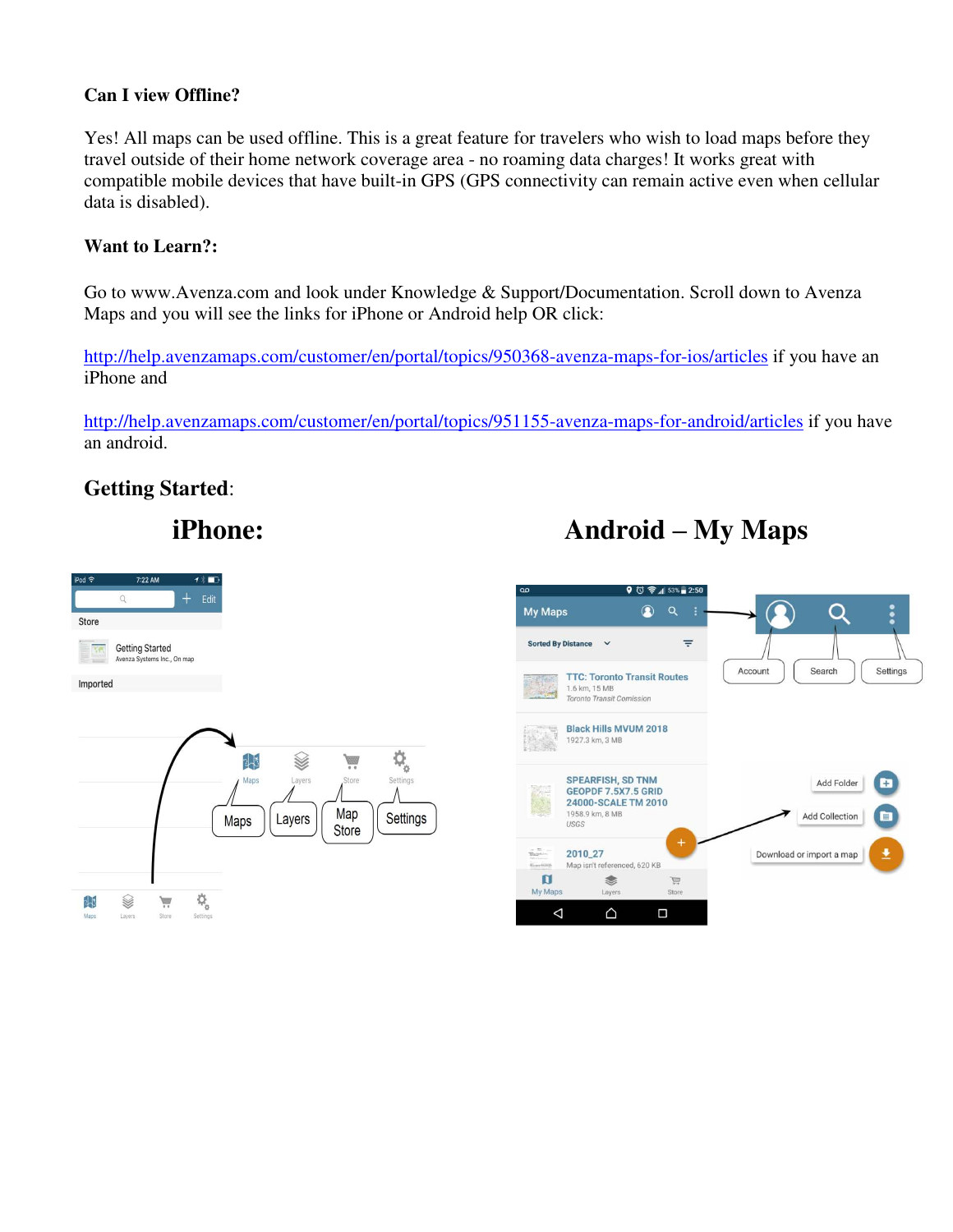# **Map View – iPhone:**



# **Android:**

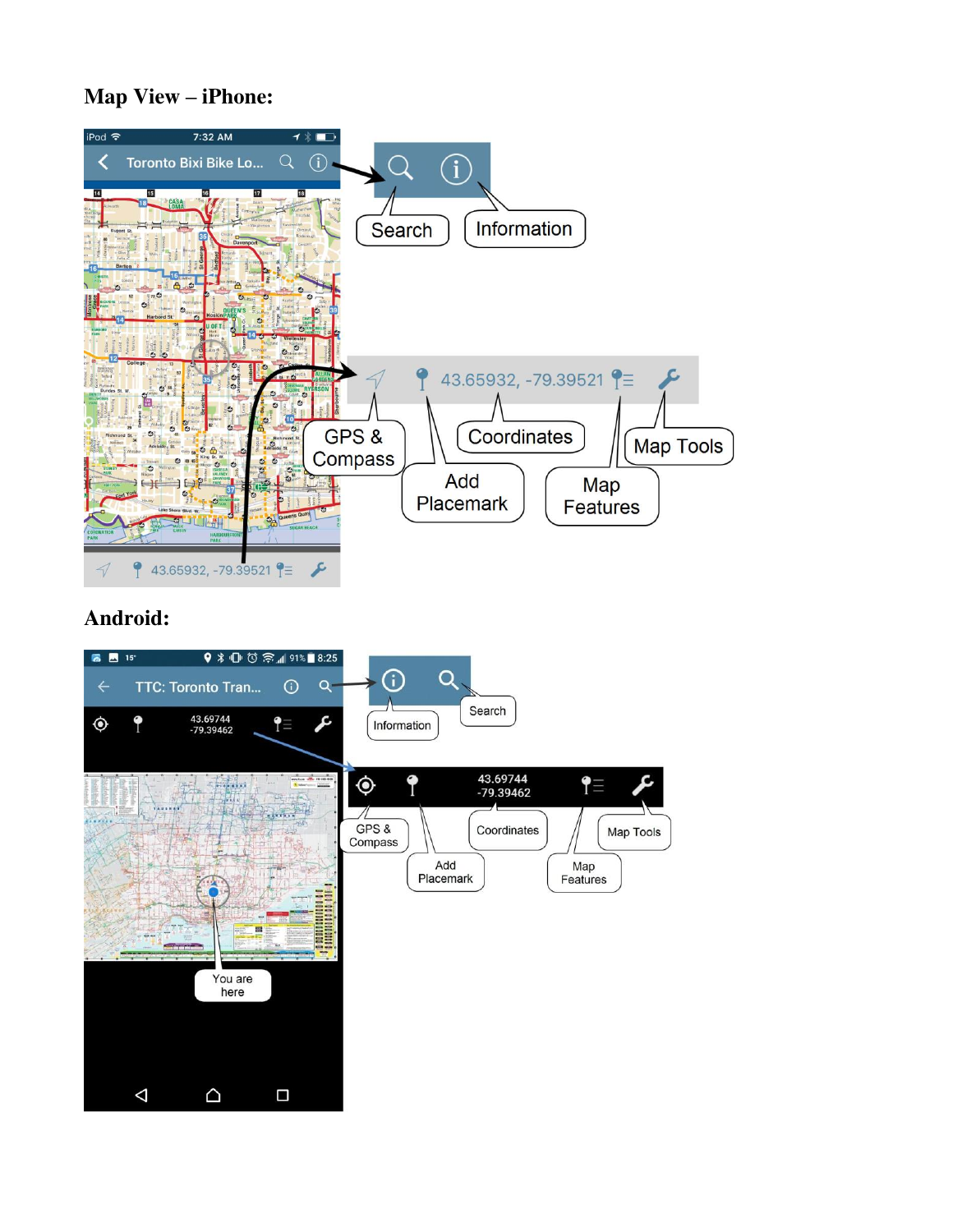# **MAKE A GPX TRACK TO SHARE:**

Click on the wrench tool, select Record GPS Tracks, then **CLICK ON THE ARROW** beside the Ready on the top (**Start on bottom bar iPhone**) to **start recording** the track. Click on **Done/Stop** – when finished.

### **GOT YOUR TRACK – NEXT STEP - UPLOAD TO YOUR COMPUTER AND THEN THE HCBC WEBSITE**

So the track will show on your map in orange. It is referred to as a layer in Avenza.



#### **Exporting map features from a map:**

To export map features (tracks) directly from a map: Tap the **Map Features Layers** icon:

1. Tap the Menu icon (lower right corner orange circle)

2. Select **'Export Layers'**

3. Change the **Filename** from the map title to the name of the trail plus your name (ie: Seal Bay Park Sharon Pickthorne.gpx). Since the file will be

uploaded to the website, HCBC has no way to identify who sent the file if we have questionsunless you put your name on the file name.

4. **Export Format**: Change the type of file from KML to **GPX**. 5. **Send To** – you can email if you have that option on your phone, or you can save to Device Storage (will put the file on your phone in a folder which will be listed once you hit "Export"). It might be Pictures or Data folder on an Android. The iPhone is easiest to use email option and send the file to your own email. Then scroll to the bottom – and click on the Export upload arrow. On an iPhone there is an upload symbol on the bottom bar. An Android then bounces you to the folder (make a note of it) it has put it in – AND you click the CHECK MARK on top right blue bar. You will get a message that it is saved.

6. If you exported using an



iPhone, it should bounce you to your email after you clicked the export/upload icon. Pick up your email on a computer so you can easily save the GPX file and then follow the steps to upload to the website (10. below).